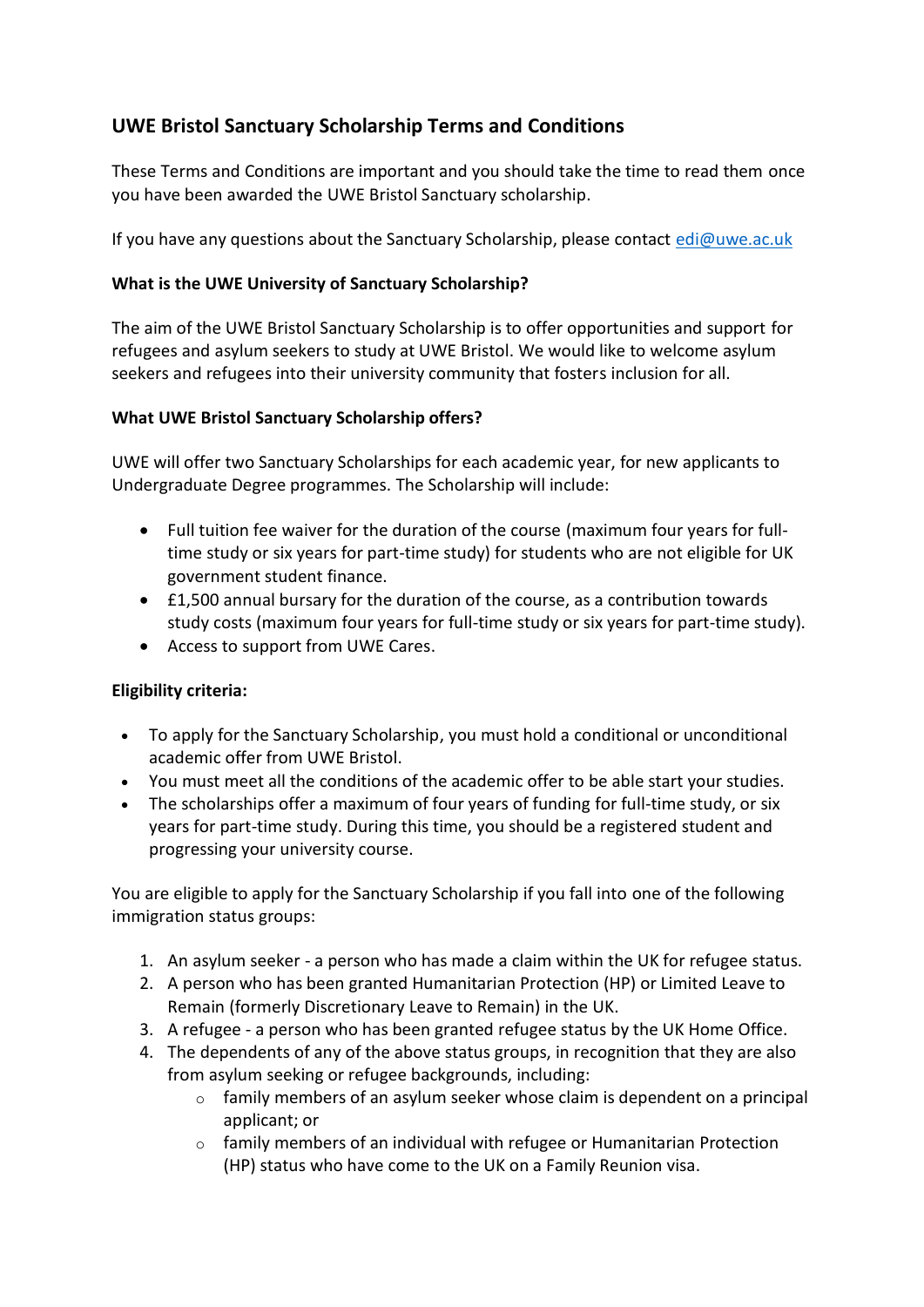As part of your application for this scholarship, you must be able to supply documents to evidence your immigration status in the UK . We will contact shortlisted applicants for these documents after the closing date, to support us in making a final decision about the scholarship. We will ask to see one or more documents from the following list:

- Application Registration Card (ARC)
- Section 120 One Stop Notice
- BAIL 201
- Biometric Residence Permit (BRP) showing refugee status, limited leave to remain etc.
- Home Office Travel Document (e.g. 1951 convention document)
- Documents from UKVI showing the progress of the application or appeal
- Passport used to travel to the UK.

# **Eligible courses:**

To be eligible to apply for the Sanctuary Scholarship you must hold an offer to study on a UWE Bristol Undergraduate course. This can be any full-time course of up to four years duration, or part-time course of up to six years duration.

Full-time courses of greater than four years standard duration, or part-time courses of greater than six years standard duration, are not eligible for the Sanctuary Scholarship. The Sanctuary Scholarship is not accepting applications for study on Foundation or Postgraduate courses.

#### **Payments:**

If you are eligible for UK government student finance, the University expects you to apply for and accept the available funding from your regional funding provider. This is usually in the form of a loan for tuition fees and living costs.

Your eligibility for UK government financial support and the type of financial support which is available to you, depends on many factors which include (but are not limited to):

- the level of course which you apply to undertake,
- your residency status in the UK,
- whether you have studied in higher education before.

Further information about financial support is available on the [UWE website.](https://www.uwe.ac.uk/courses/funding/full-time-undergraduate-funding)

All Sanctuary Scholars will receive a £1,500 annual bursary as a contribution towards study costs. We will agree with the scholarship recipient the most appropriate way to pay the bursary. It may be paid in instalments, and could include provision of vouchers or other inkind support (eg. provision of equipment).

If you **are not** eligible for UK government student finance, you will receive a full Fee Waiver for your tuition fee costs.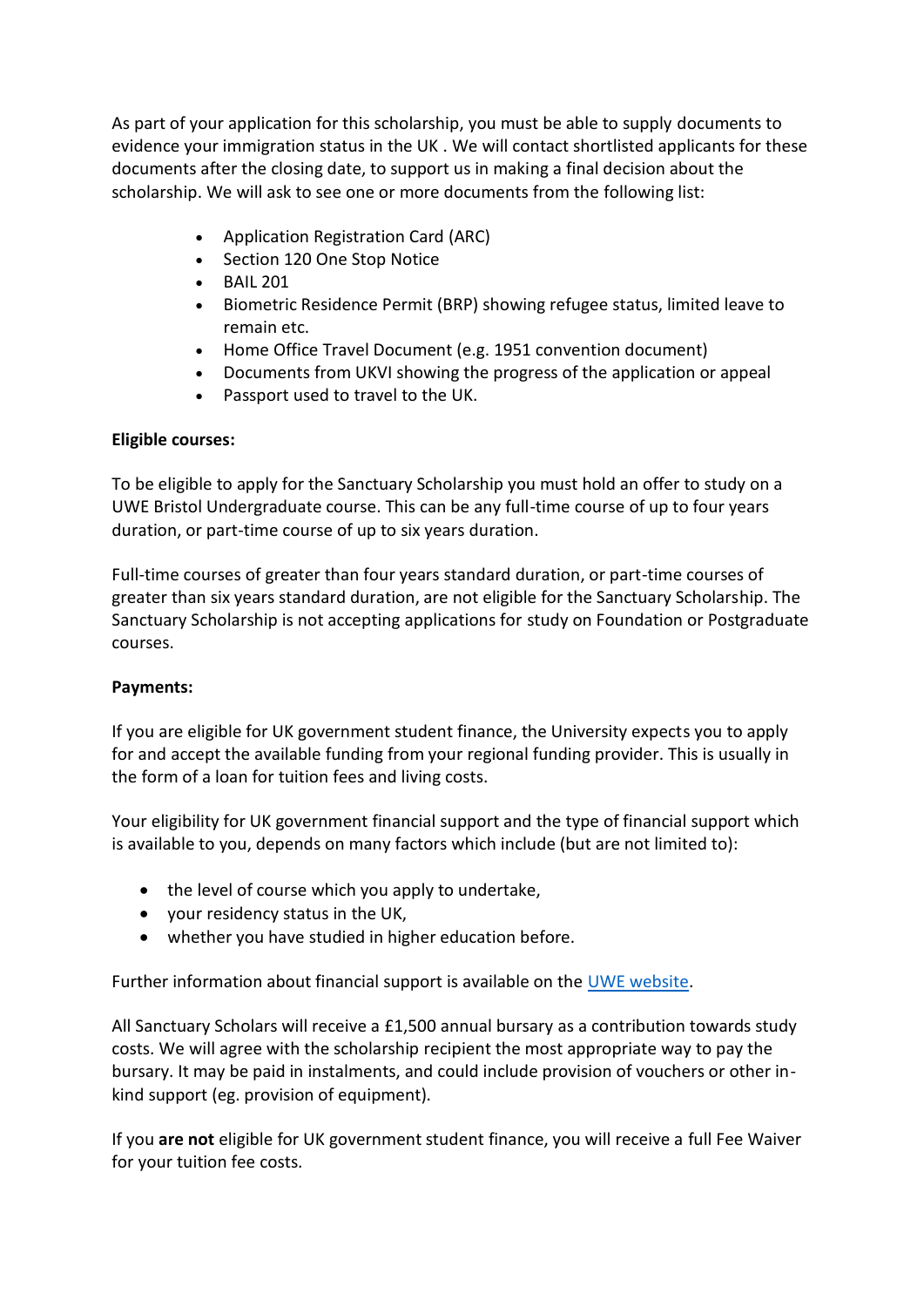The Scholarship will be paid once for each eligible year of study up to a maximum of four years for a full-time undergraduate course, or six years for a part-time undergraduate course.

#### **Right to Study:**

Please note: if you apply for the Sanctuary Scholarship, UWE Bristol will be required to conduct a Right to Study check with the UK Home Office.

- If you do not have the right to study confirmed by the UK Home Office, you will not be permitted to start your programme of study.
- Any decision will be final and cannot be appealed.
- If you are awarded a Sanctuary Scholarship, and you are someone who is subject to immigration control, then by accepting the Scholarship you have consented for UWE Bristol to conduct a Right to Study check at the start of each term. UWE Bristol will seek your consent for any additional check that is required.

#### **Renewal of the Scholarship:**

The Sanctuary Scholarship award covers the ordinary duration of your studies, up to a maximum of four years for full-time study or six years for part-time study. The Sanctuary Scholarship award is renewable each year provided that all the following conditions continue to be met:

- You must continue to be registered on your course at the time of each payment.
- You must continue to provide satisfactory evidence of your immigration and/or asylum status each academic year or whenever requested.
- You must continue to have a Right to Study in the UK.

#### **Changes of Circumstances or Course of Study:**

Withdrawal:

- After you have withdrawn from your studies, you will not be eligible for any further Sanctuary Scholarship payments.
- You will not have to repay any Sanctuary Scholarship instalments previously paid to you whilst you were registered and in attendance on the date of the payment.
- If you withdraw, and your Sanctuary Scholarship was covering your tuition fees, your Sanctuary Scholarship tuition fee award will be adjusted to meet any adjusted tuition fee liability.

#### Internal Transfers:

- Your Sanctuary Scholarship only covers your original chosen course.
- A student who transfers course within UWE Bristol will normally be entitled to the Sanctuary Scholarship award equivalent to the duration of their original degree, less any years' worth of support already paid.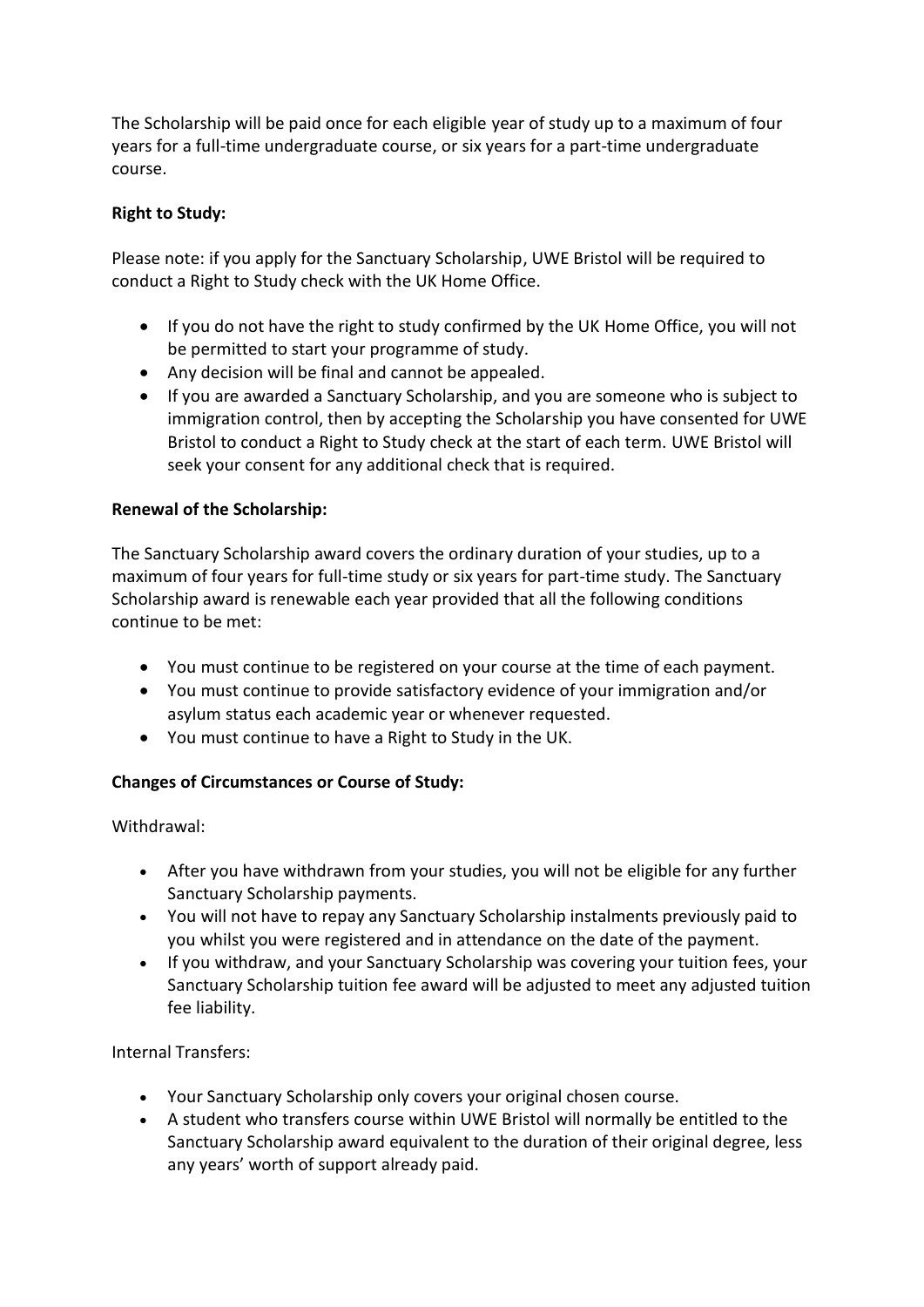- If you are considering transferring course, you must inform the Student Money Service **before** any change is finalised with your Faculty to discuss the implication on your Sanctuary Scholarship funding.
- If you transfer **after** the Scholarship has been awarded, then any additional funding that may be needed to cover additional tuition fees, as a result of any course change, will only be paid at the discretion of the Student Money Service and is not guaranteed.
- Any undergraduate student who, after having been notified of their Sanctuary Scholarship award, transfers to a course that is longer in duration than their original course (e.g. transfer from a BSc to an MSci, or transfer to a course with a year in industry), is not guaranteed funding for their additional year.
- A student who transfers to a programme with a tuition fee that is greater than the tuition fee for their original programme, may themselves be liable to pay the difference between the two tuition fee levels.
- A student who transfers to a University affiliated college will no longer continue to be eligible for the Sanctuary Scholarship.

# External Transfers:

- The UWE Bristol Sanctuary Scholarship is non-transferable.
- If you transfer to a different University, your Sanctuary Scholarship payments will cease when your UWE Bristol course registration ends.

### Repeating Studies:

- Sanctuary Scholarship funding may not be available for any period of repeat study.
- You may need to be able to self-fund any period of repeat study, including tuition fees and living costs.
- If you are eligible for Government funding, you may be eligible for some continued support during your period of repeat study. This is a complex area, so you should contact the Student Money Service for advice.
- If during the period of repeat study your Scholarship entitlement is put on hold, this will restart once you have successfully completed the period of repeat study and satisfactorily progressed on your studies.

Suspending studies:

- If you are considering suspending your studies, you must inform the Student Money Service before any change is finalised with your Faculty.
- If you have agreement from your Faculty to temporarily suspend your studies, you may not be entitled to receive Sanctuary Scholarship award payments during the suspension period.
- Your Scholarship entitlement during any suspension period is at the discretion of the Student Money Service.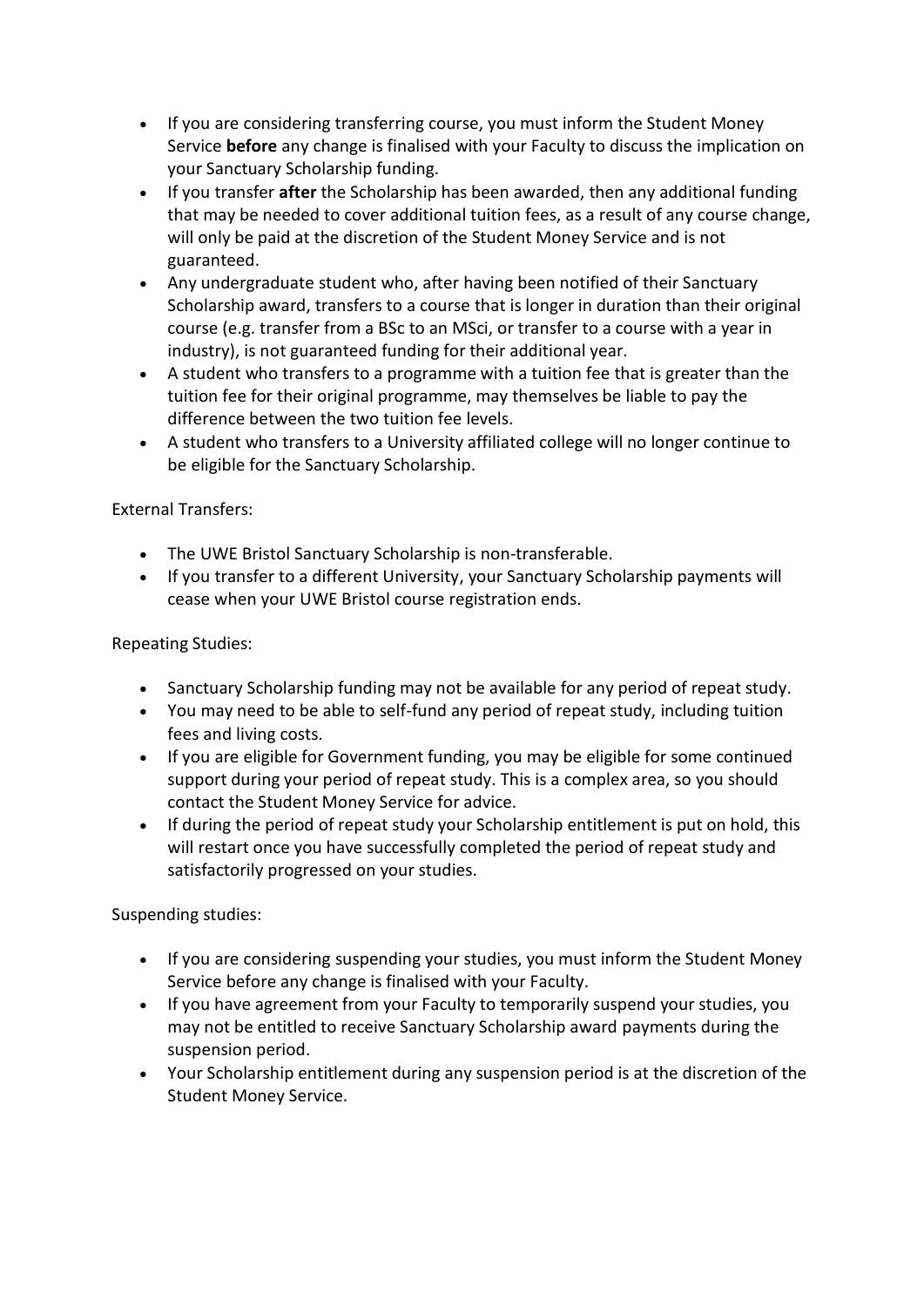Changing from studying full-time to part-time:

- If you are considering changing from full-time study to part-time study during your studies, you must inform the Student Money Service before any change is finalised with your Faculty.
- If you have agreement from your Faculty to temporarily change to from a full-time to a part-time mode of attendance, you may not be entitled to receive Sanctuary Scholarship award payments during your extended study period.
- Your Scholarship entitlement during any period of extended study is at the discretion of the Student Money Service.

Change in immigration status during studies:

- If you receive any change to your immigration status you **must** inform the Immigration Advice Service immediately.
	- This would include any response from the Home Office regarding an application made, whether it is positive or negative, as well as any further immigration applications submitted, notification of changes to status or the terms associated with your granted status.
	- Any communication from or to the Home Office regarding your status and its terms should be brought to the attention of the Immigration Advice Service so your continued Right to Study can be confirmed.
- If you have a change in your immigration status, which means that you become eligible for UK Government student financial support, you must apply for this support without delay. Once the Immigration Advice Service has been informed by you of this change to your immigration status, a Student Money Service Advisor will assist you in applying for this support. You would then be expected to re-apply for UK Government student financial support in each subsequent year, should you remain eligible.
- Once your UK Government student financial support has been assessed and awarded, you will have your Sanctuary Scholarship entitlement reassessed to consider any Government student funding which you may be eligible to receive.

Change in Nationality Status:

- You must inform the Student Money Service if your nationality status changes at any point during your application or studies.
- Your fee status and student support may be affected by any change in Nationality.

#### **Support during the scholarship:**

UWE Bristol is committed to helping you succeed, so UWE Bristol Sanctuary Scholars will be offered ongoing pastoral support through [UWE Cares.](https://www.uwe.ac.uk/life/health-and-wellbeing/uwe-cares/uwe-cares-support) UWE Cares aims to help you settle in, make the most of the many opportunities that UWE Bristol has to offer, and provide you with information and support to help overcome challenges or worries you might face.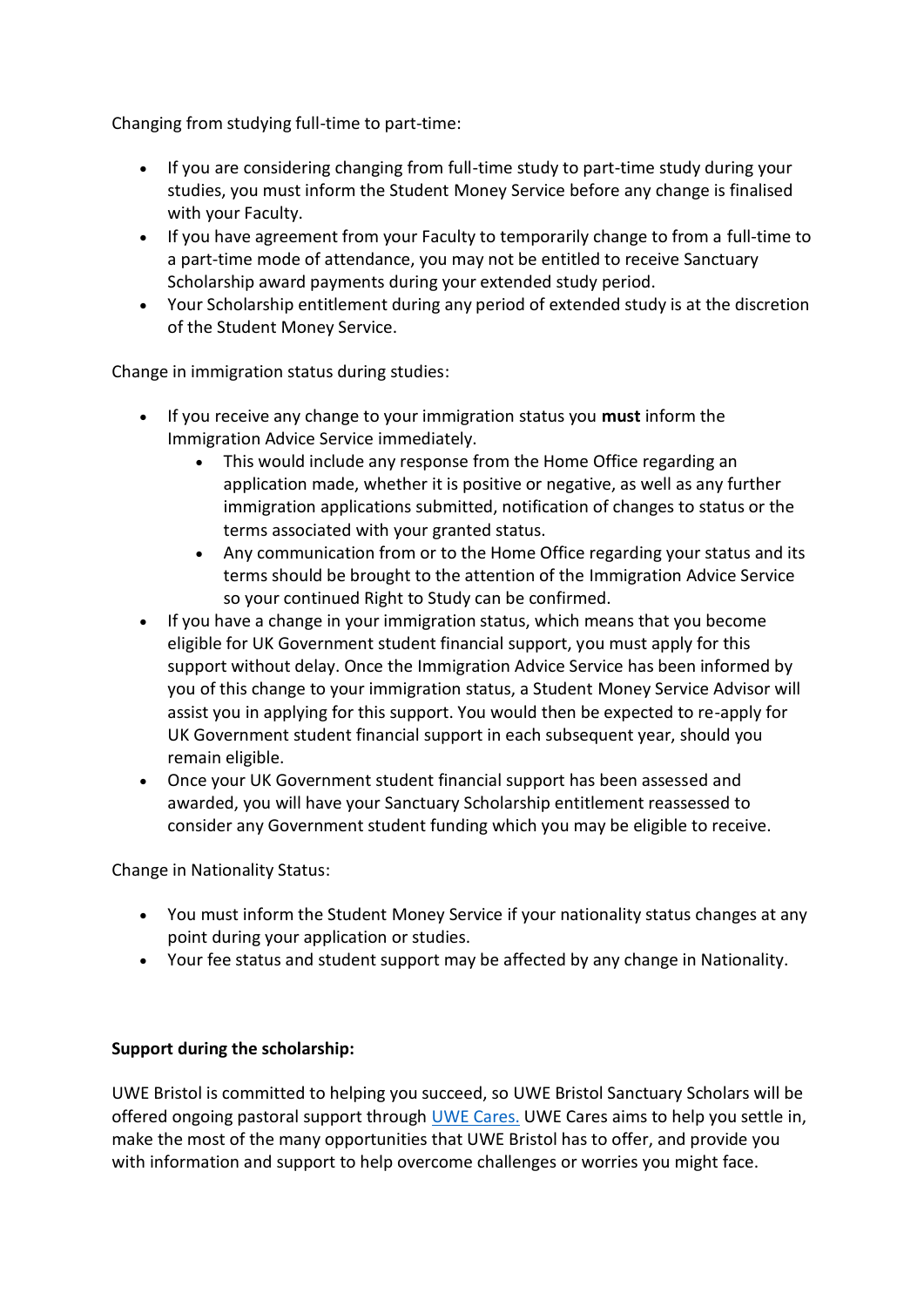Successful Sanctuary Scholars will have:

- A named contact for queries and concerns,
- 1-to-1 student appointments, and
- extra events and opportunities to help you meet people and develop your skills and confidence for the future.
- You will receive a regular newsletter to help you access information, guidance and employment and social opportunities
- UWE Cares will also provide you with a named Careers Coach to help you reach your goals and support you to access specialist services across the university, including Wellbeing Services, Disability Services, academic advice through Student Support Advisors, Study Skills through Library Services and financial education and support through Student Money Services.

If you are a successful UWE Bristol Sanctuary Scholar, UWE Cares will contact you after you register for your course. We look forward to meeting you and learning more about how we can help you reach your goals and enjoy your time studying with us at UWE Bristol.

#### **Commitments for UWE Bristol Sanctuary scholars:**

- As UWE Bristol Sanctuary scholar, you will be expected to attend an annual event.
- As UWE Bristol Sanctuary scholar, you are required to promote the UWE Sanctuary scholarship.
- Following graduation, you will be expected to be an active member of the UWE Alumni Community by helping the University to promote its programmes to prospective students.